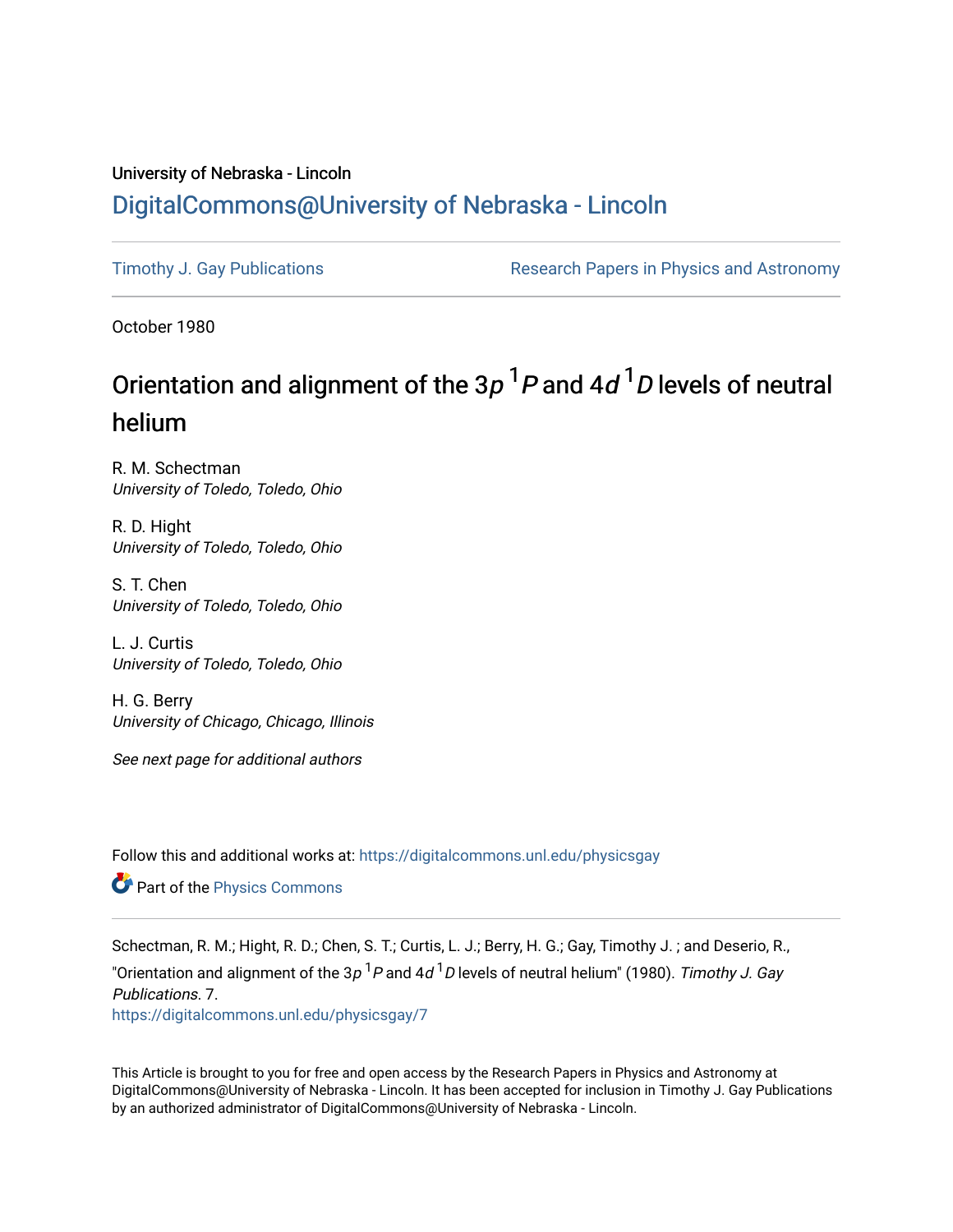### Authors

R. M. Schectman, R. D. Hight, S. T. Chen, L. J. Curtis, H. G. Berry, Timothy J. Gay, and R. Deserio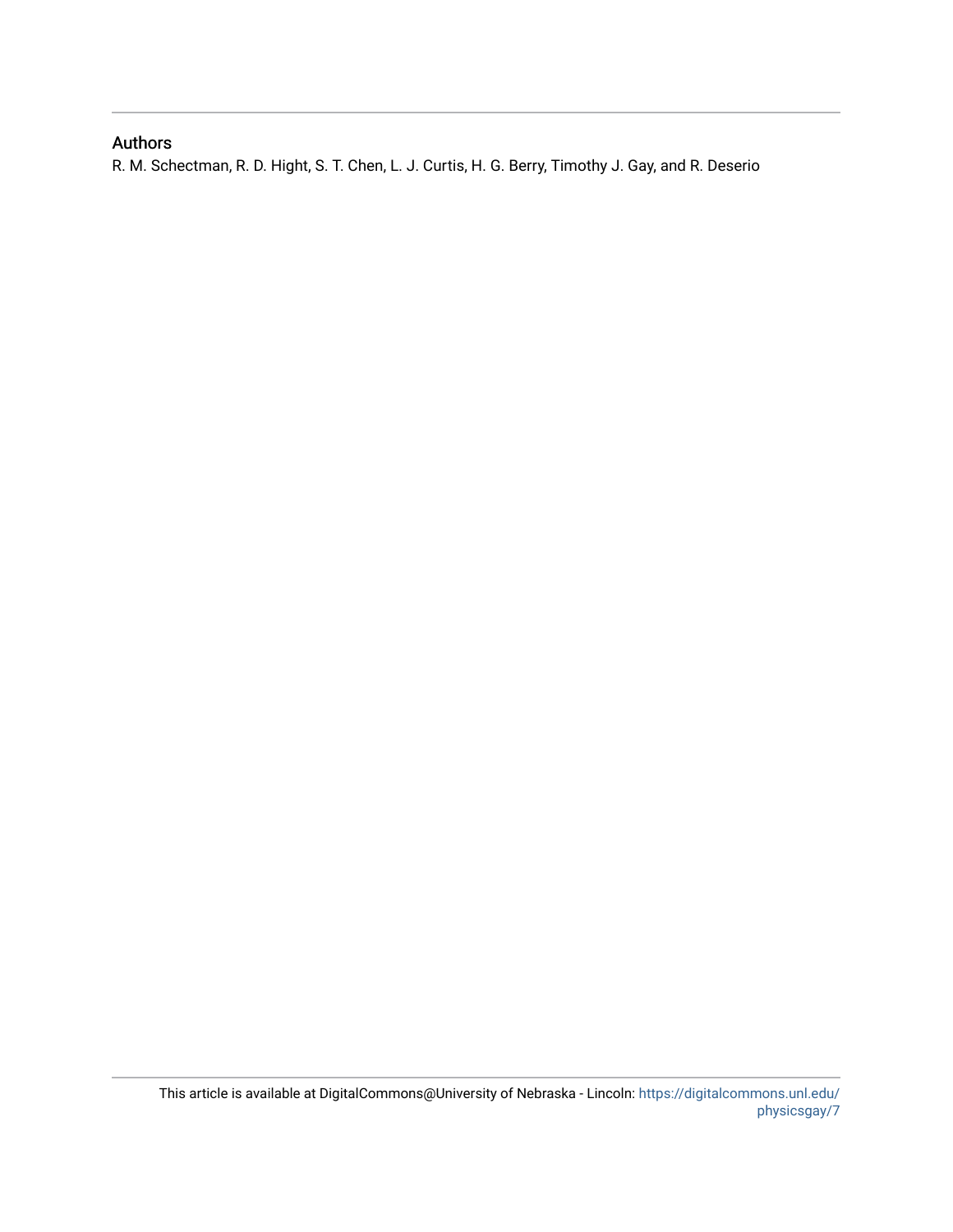## Orientation and alignment of the  $3p<sup>1</sup>P$  and  $4d<sup>1</sup>D$  levels of neutral helium

R. M. Schectman, R. D. Hight<sup>\*</sup>, S. T. Chen<sup>†</sup>, and L. J. Curtis *University of Toledo, Toledo, Ohio 43606* 

H. G. Berry, T. J. Gay, and R. Deserio *University of Chicago, Chicago, Illinois 60637 Argonne National Laboratory, Argonne, Illinois 60439* 

Received 19 February 1980

The alignment and orientation produced by the tilted-foil excitation of He was studied for a wide range of foil tilt angles and outgoing-atom velocities. In particular, two quantum states of different orbital angular momentum  $(3p<sup>1</sup>P$  and  $4d<sup>1</sup>D)$  were investigated and the results were compared with a number of previously proposed models.

©1980 The American Physical Society

URL: http://link.aps.org/abstract/PRA/v22/p1591

DOI: 10.1103/PhysRevA.22.1591

\* Thin Film Division, Dale Electronics, Norfolk, Nebraska.

† Long Range Research Division, Exxon Production Research Corporation, Houston, Texas.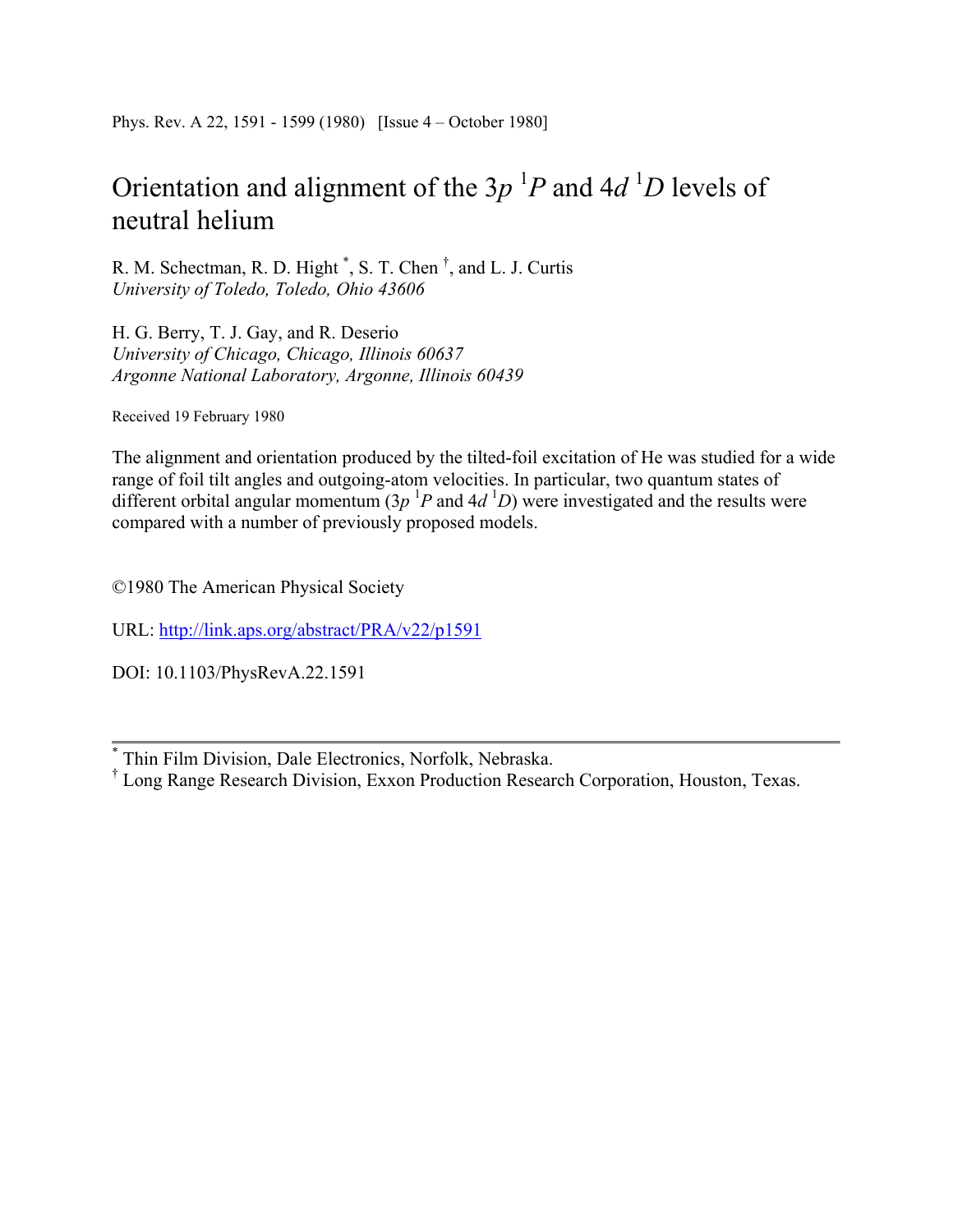#### **Orientation and alignment of the**  $3p<sup>1</sup>P$  **and**  $4d<sup>1</sup>D$  **levels of neutral helium**

R. M. Schectman, R. D. Hight,\* S. T. Chen,<sup>†</sup> and L. J. Curtis *University of Toledo, Toledo, Ohio 43606* 

> H. G. Berry, T. J. **Gay,** and R. Deserio *University of Chicago, Chicago, Illinois 60637 and Argonne National Laboratory, Argonne, Illinois 60439*  **(Received** *19* **February 1980)**

**The alignment and orientation produced by the tilted-foil excitation of He was studied for a wide range of foil tilt**  angles and outgoing-atom velocities. In particular, two quantum states of different orbital angular momentum  $(3p)^{1}P$ **and 4d** *'D)* **were investigated and the results were compared with a number of previously proposed models.** 

#### **I. INTRODUCTION**

The excitation process of fast ions traversing thin foils is still not well understood, despite much recent attention.' A better knowledge of the mechanisms which give rise to this excitation is of interest for practical reasons, since it is a tool which allows studies of the atomic structure of a large range of ionization stages of most atoms through observation of emitted radiation. This excitation process is also of fundamental interest, as a special case of the ion-solid interaction, and can be used to probe many specific problems in this area. The discovery that there is a significant surface character to the interaction which can be probed by detailed measurements of the polarization of the radiation emitted when fast ions traverse tilted foils<sup>2</sup> has furnished an important technique for further study of this excitation process. The final interaqtion at the tilted-foil surface readily creates atoms and ions which have nonzero alignment and orientation. These parameters are sensitive to the surface character, the nature of the projectile and its velocity, and to the properties of the excited states of the projectile being studied.

A number of model calculations<sup>3-9</sup> have appeared in the last few years which predict orientation and alignment production, In this paper we present the results of measurements of the alignment and orientation of two singlet levels of neutral helium excited by thin carbon foils. One objective **of** this work is to probe as far as possible the model calculations already proposed with a systematic set of measurements over large ranges of projectile velocities and foil tilt angles. To this end, we have studied transitions from two neutral helium levels of different orbital angular momentum,  $3p^{1}P$  and  $4d^{1}D$ , with foils tilted through angles of **0-60"** (and up to **80"** in some cases) for incident He' ions with energies in the range **30-1000** keV.

#### **II. EXPERIMENT**

The data presented here were obtained using three different accelerators: the low-energy positive ion accelerator at the University of Chicago covered the energy range **30-200** keV; the University of Toledo Van de Graaff accelerator was used for studies in the energy range **100-425**  keV; and the Argonne National Laboratory Dynamitron provided data at the higher energies, **400-1000** keV. Results from the different laboratories, obtained using different experimental apparatus and techniques, agreed well in the regions of overlap.

Carbon foils of thickness  $6 \mu g/cm^2$  were mounted on holders which accurately maintained tilt angles relative to the beam direction  $(\alpha)$  of  $0^{\circ}$  to  $60^{\circ}$ and-in some cases-to **80".** A second degree of freedom allowed the foil holders to be rotated azimuthally about the beam direction through an angle  $\phi$ . He<sup>+</sup> beams accelerated to the required energy1° were collimated and allowed to traverse the foil. Radiation from the desired neutral helium levels emitted at right angles to the beam was selected by an optical system including a monochromator or a narrow-band interference filter centered at, in the one case, **5016 A** to select the  $2s<sup>1</sup>S-3p<sup>1</sup>P$  transition and, in the other case, at 4922 Å to isolate the  $2p^{1}P-4d^{1}D$  transition. The light so selected traversed a polarimeter and was detected by a low-noise photomultiplier tube operating in the single photon mode. Normalization was provided by a second phototube counting photons collected by an optical fibre bundle at a fixed distance from the foil or by the total charge collected in a Faraday cup downstream of the foil.

Two different polarimeters were employed. In one, the analyzer consisted of a rotatable polaroid' and the polarization parameters (see below) were obtained by measuring the detected intensity as a function of the polaroid angle; to complete

 $\bf{22}$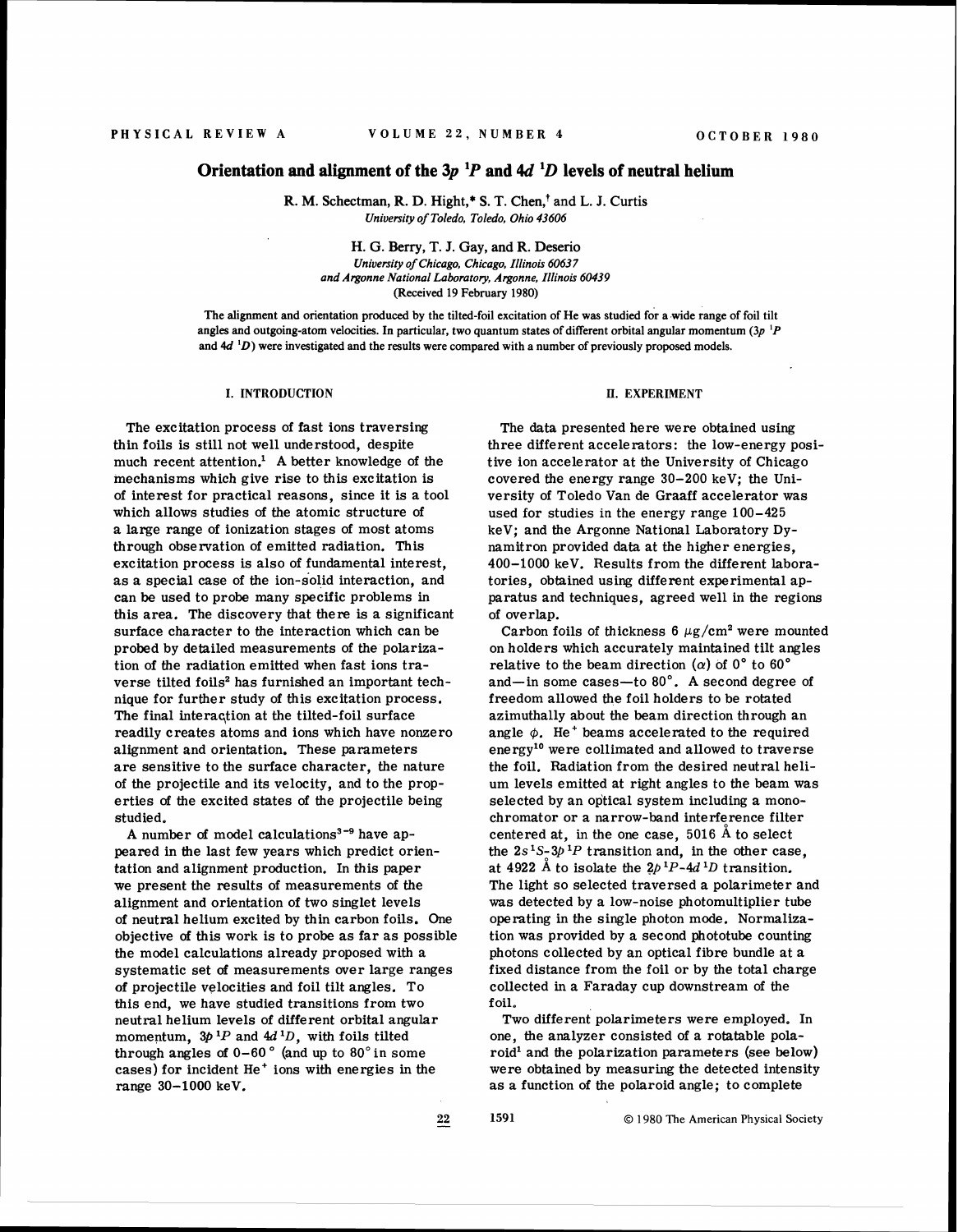the determination of the polarization, these measurements were repeated with a quarter-wave retarding plate preceding the system. In the second polarimeter, a Glan-Thompson prism of fixed orientation was placed in front of the photodetector and a rotatable phase plate (of approximately  $\frac{1}{4}$  wave retardance) was used as the ana $l\nu$ zer.<sup>11</sup> In either case, operation of the polarimeter was stepping motor controlled, data acquisition was automated, and the data were immediately reduced by computer.

#### **Ill. PHENOMENOLOGY**

The radiation emitted by a fast ion beam traversing a tilted foil is, in general, partially elliptically polarized and a complete specification of its polarization state requires measurement of the four Stokes parameters  $I$ ,  $M$ ,  $C$ , and  $S$ . If the absolute intensity is not to be determined, however, only the three relative Stokes parameters  $M/I$ ,  $C/I$ , and  $S/I$  need be specified. The density matrix  $\rho$  which describes the ensemble of radiating levels in the present experiments can be expanded in terms **of** a basis set of spherical tensors and the polarization and radiation  $pattern of the decay transition observed is—in$ the field free case—completely determined by the four expansion coefficients  $\rho_0^2$ ,  $\rho_1^2$ ,  $\rho_2^2$ , and  $\rho_1^1$ which describe the radiating levels.<sup>12</sup> Alternatively, an equivalent set **of** four parameters with a direct physical interpretation has been introduced by Fano and Macek<sup>13</sup>: the three alignment parameters

$$
A_0^c = \langle 3L_x^2 - L^2 \rangle / L(L+1),
$$
  
\n
$$
A_1^c = \langle L_x L_z + L_z L_y / L(L+1),
$$
  
\n
$$
A_2^c = \langle L_x^2 - L_y^2 \rangle / L(L+1),
$$
\n(1)

and the orientation

$$
O_1^c = \langle L_{\nu} \rangle / L(L+1),
$$

where the  $z$  axis is chosen parallel to the beam and the y axis is perpendicular to both the beam and the normal to the inclined foil; the  $\rho_a^{k}$ 's and the alignment and orientation parameters are simply proportional one to the other:

$$
\rho_0^2 = [10K/(2L-1)^{1/2}(2L+3)^{1/2}]A_0^c,
$$
  
\n
$$
\rho_1^2 = [5\sqrt{6}iK/(2L-1)^{1/2}(2L+3)^{1/2}]A_1^c,
$$
  
\n
$$
\rho_2^2 = [-5\sqrt{6}K/(2L-1)^{1/2}(2L+3)^{1/2}]A_2^c,
$$
  
\n
$$
\rho_1^1 = -(3\sqrt{2}K)O_1^c,
$$
\n(2)

with

$$
K=\frac{[L(L+1)]^{1/2}}{2(2S+1)(2L+1)^{1/2}}.
$$

The connection between the relative Stokes parameters measured in this experiment for radiation emitted at right angles to the beam and the parameters described above which specify the radiating state can, for the singlet levels studied here, be written as

$$
M/I = -\frac{3}{4}R(1+F)^{-1}(A_0^c + A_2^c \cos 2\phi),
$$
  
\n
$$
C/I = -\frac{3}{2}R(1+F)^{-1}(A_1^c \sin \phi),
$$
  
\n
$$
S/I = -\frac{3}{4}(1+F)^{-1}[L(L+1) - L_f(L_f + 1) + 2]
$$
  
\n
$$
\times (O_1^c \sin \phi),
$$
  
\n(3)

where  $L$  denotes the orbital angular momentum of the radiating level,  $L_f$  denotes the orbital angular momentum of the final level,

$$
R = \begin{cases} L_f & L & 1 \\ 2 & 1 & L \end{cases} / \begin{cases} L & L & 1 \\ 2 & 1 & L \end{cases},
$$

and

$$
F = \frac{1}{4}R(-A_0^c + 3A_2^c \cos 2\phi).
$$

Thus, measurement of the relative Stokes parameters for two different azimuthal angles of observation suffices to determine the acceesible  $\rho_s^{k}$ 's or equivalent Fano-Macek parameters. In practice, for all measurements to be described here,  $|F|$  < 0.1 and, as a first approximation,  $C/I$  is directly proportional to  $A_i^c$  and  $S/I$  provides a direct measurement of the orientation  $O_i^c$ . In this work, we report results for all four parameters as a function **of** both foil tip angles, **a,** and the incident beam energy  $E$ . Since previous work<sup>14</sup> has shown that the excitation can also depend upon beam current density **j,** these experiments were all carried out with  $j = 8 \pm 2 \mu A/cm^2$ .

#### **N. RESULTS**

Previous communications have reported the dependence **of** the polarization **of** the light emitted in one or the other of the transitions studied here but at isolated energies<sup>15-18</sup> or the dependence of the polarization upon energy at isolated angles.<sup>14,19</sup> The present communication represents the first systematic complete specification **of** the excitation in terms **of** alignment and orientation parameters as a function **of** both tilt angle and incident ion energy.

Figure 1 shows typical results at selected energies for the measured Stokes parameters as a function of tilt angle for the transitions  $(2s<sup>1</sup>S-$ *3p* 'P) at **5016 A** and (2p1P-4d *'D)* at **4922 A,** respectively. Measurements were carried out at intervals **of** approximately **20** keV in the eaergy range below **100** keV and of **50** keV at energies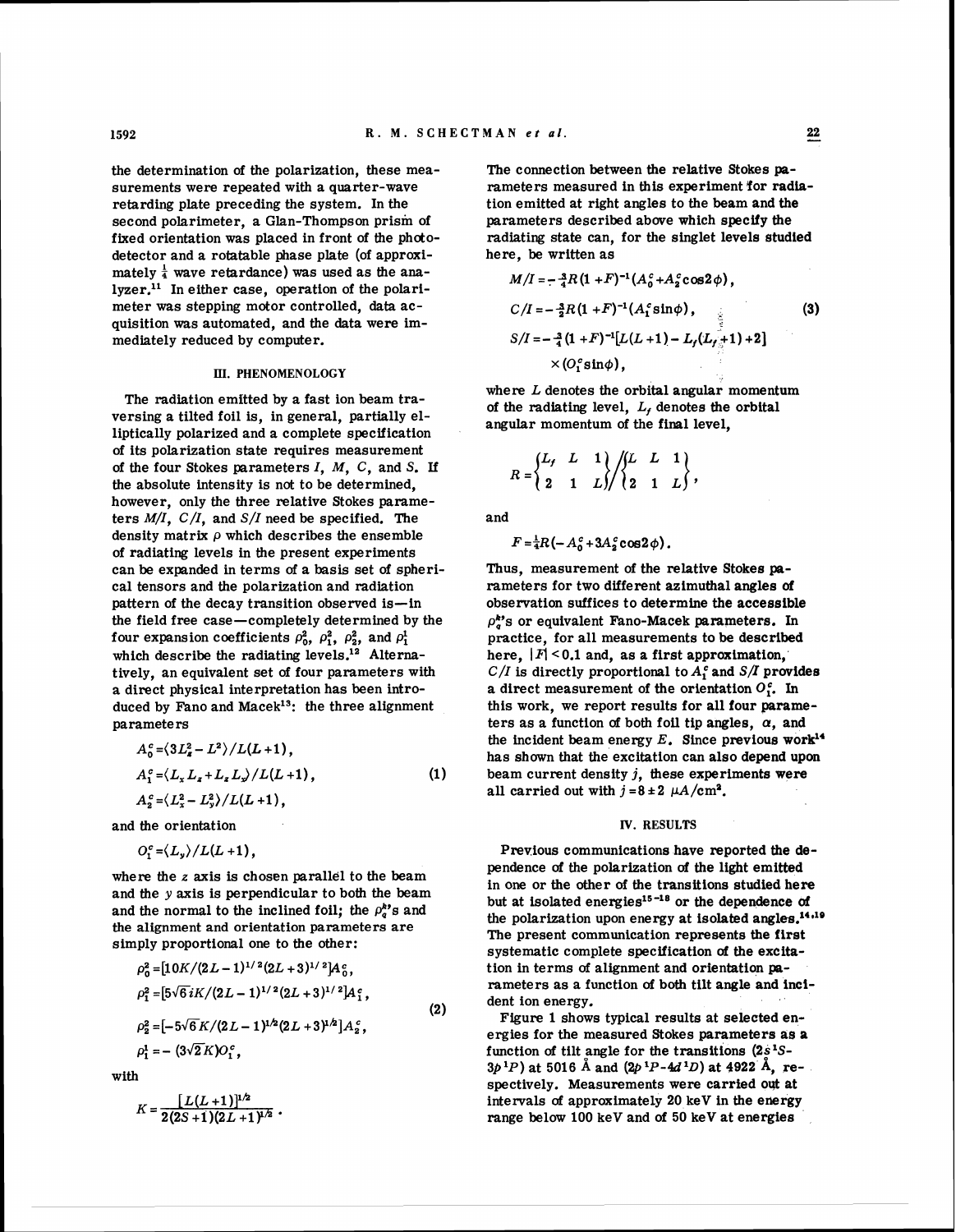

FIG. 1. Typical measurement of the dependence of the relative Stokes parameters upon foil tilt angle at selected en**ergies.** (a)  $2s^1S-3p^1P$  (5016 Å) at 150 keV, (b)  $2s^1S-3p^1P$  (5016 Å) at 300 keV, (c)  $2p^1P-4d^1D$  (4922 Å) at 150 keV, (d) **PIG. 1.** Typical measurement of the dependence of the relative Stokes parameters upon foil tilt angle at selectrons.<br> **2p<sup>1</sup>P**-4d<sup>1</sup>D (4922 Å) at 300 keV.  $\bullet M/I$ ,  $\bullet C/I$ ,  $\bullet S/I$ . Solid curve: fit to model of Band (Ref. 8 polynomial fit.

above 100 keV. Tilt angles were generally studied in incremehts of **5".** The **data** so obtained were simultaneously smoothed in energy and angle and Figs. 2 and 3 display the variation of the relative Stokes parameters over a wide range of energy and angle. Throughout most of the energy range, the statistical uncertainty in the individual measurements is  $\leq 0.005$ , rising to 0.007 at the highest energies where the fraction of neutral helium in the outgoing beam is rather small. Because of the

averaging employed, uncertainties in the smoothed curves shown are less than half as large. As suggested in Sec. III, the measurement of  $C/I$ and *S*/*I* specify-to better than  $10\% - A_1^c$  and  $O_1^c$ , respectively, and these curves have been so labeled. Measurements of *M/I* have been carried out at selected tilt angles  $\alpha$  as a function of energy for  $\phi = 0$  and  $\pm \frac{1}{2}\pi$ . The values of  $A_0$  and  $A_2$  resulting from these measurements are shown in Figs. 4 and 5.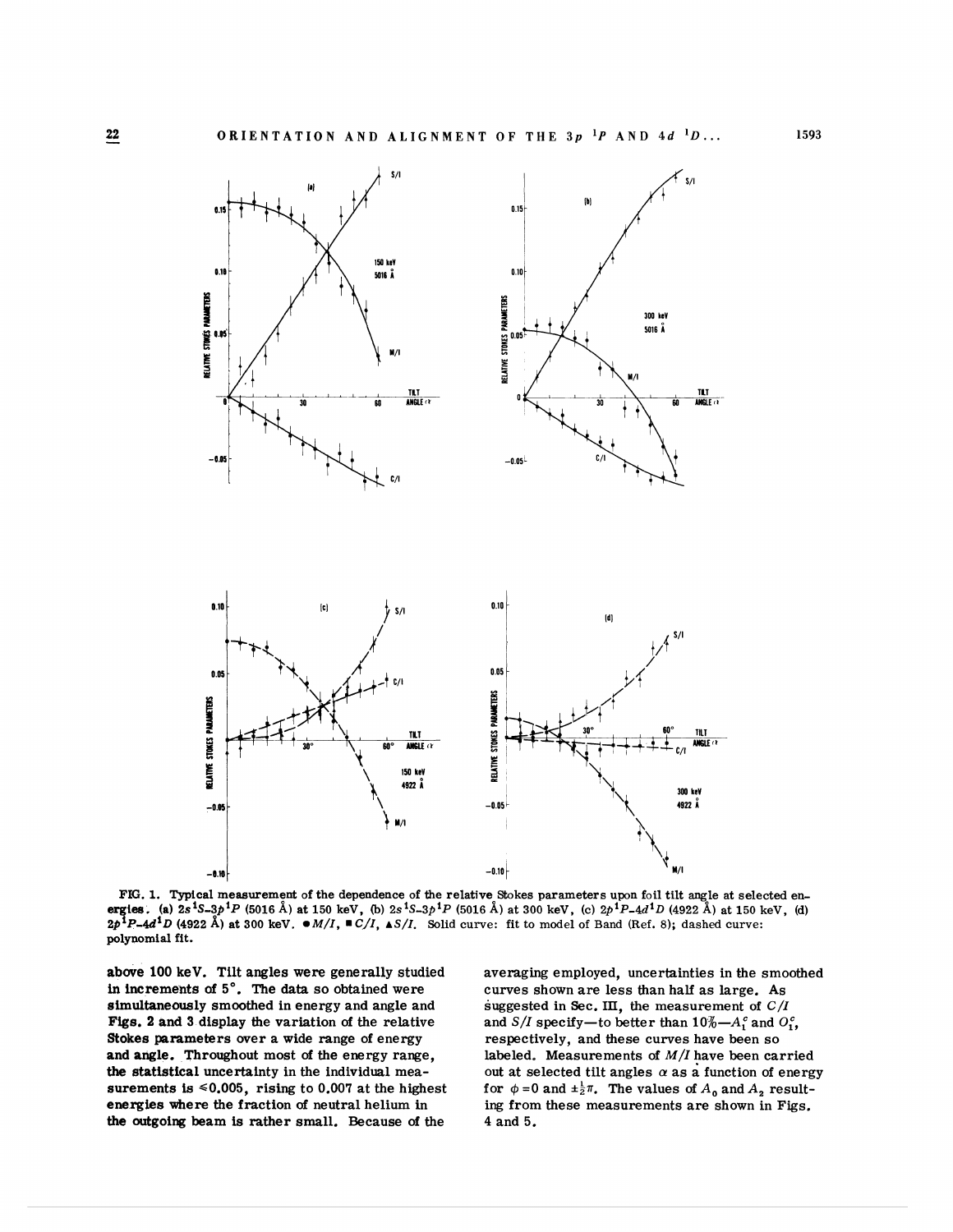

FIG. **2.** Relative Stokes parameters for the transition  $2s<sup>1</sup>S-3p<sup>1</sup>P$  at 5016 Å as a function of energy and angle. (a)  $M/I$ , (b)  $C/I = -3A_f^c$ , (c)  $S/I = -3O_f^c$ .

#### **V. DISCUSSION**

The general aim of these studies is to gather information which will ultimately allow one to construct a physical model **of** the ion-foil interaction process. Among the mechanisms which must be considered in this regard are excitation by the bulk, electron capture-both **d** bound foil electrons and of emitted secondary electrons-and interaction with the surface itself and with surface electric fields.

Inspection **of** Fig. **4(a)** shows a number of interesting features: The alignment parameter  $A_0^c$ describing the  $3p^{1}P$  level is negative over a very wide range of energies and foil tilt angles; it displays significant structure with a pronounced peak near 120 keV and a broader, more poorly defined, maximum at higher energy; and it is essentially identical at tilt angles of **0"** and **45'**  over a very wide span **of** energies. The sign **of**   $A_0^c$  is that which is predicted by Ellis.<sup>20</sup> using a simple electron pick-up model where an ion



FIG. *3.* Relative Stokes parameters for the transition  $2p^{1}P-4d^{1}D$  at 4922 Å as a function of energy and angle. (a)  $M/I$ , (b)  $C/I^{\frac{3}{2}} - \frac{3}{2}A_1^c$ , (c)  $S/I^{\frac{3}{2}} - \frac{3}{2}O_1^c$ .

emerging from the foil captures an electron whose velocity relative to the foil is small compared with that **of** the ion itself. The fact that the details of the structure do not change significantly with tilt angle is also consistent with this same model, since the principal axis for the alignment is determined by the 'beam velocity vector. Of course, alignment produced in the bulk would also be expected to be angle independent. It should be noted, however, that this dependence of  $A_0^c$ upon angle (as well as the angular dependence **of**  the other alignment components discussed below) is not what results if it is assumed that the alignment produced simply rotates with the foil normal, as might be expected if only a surface field were involved.

Comparison **of** these observations with the re-

 $\bf{22}$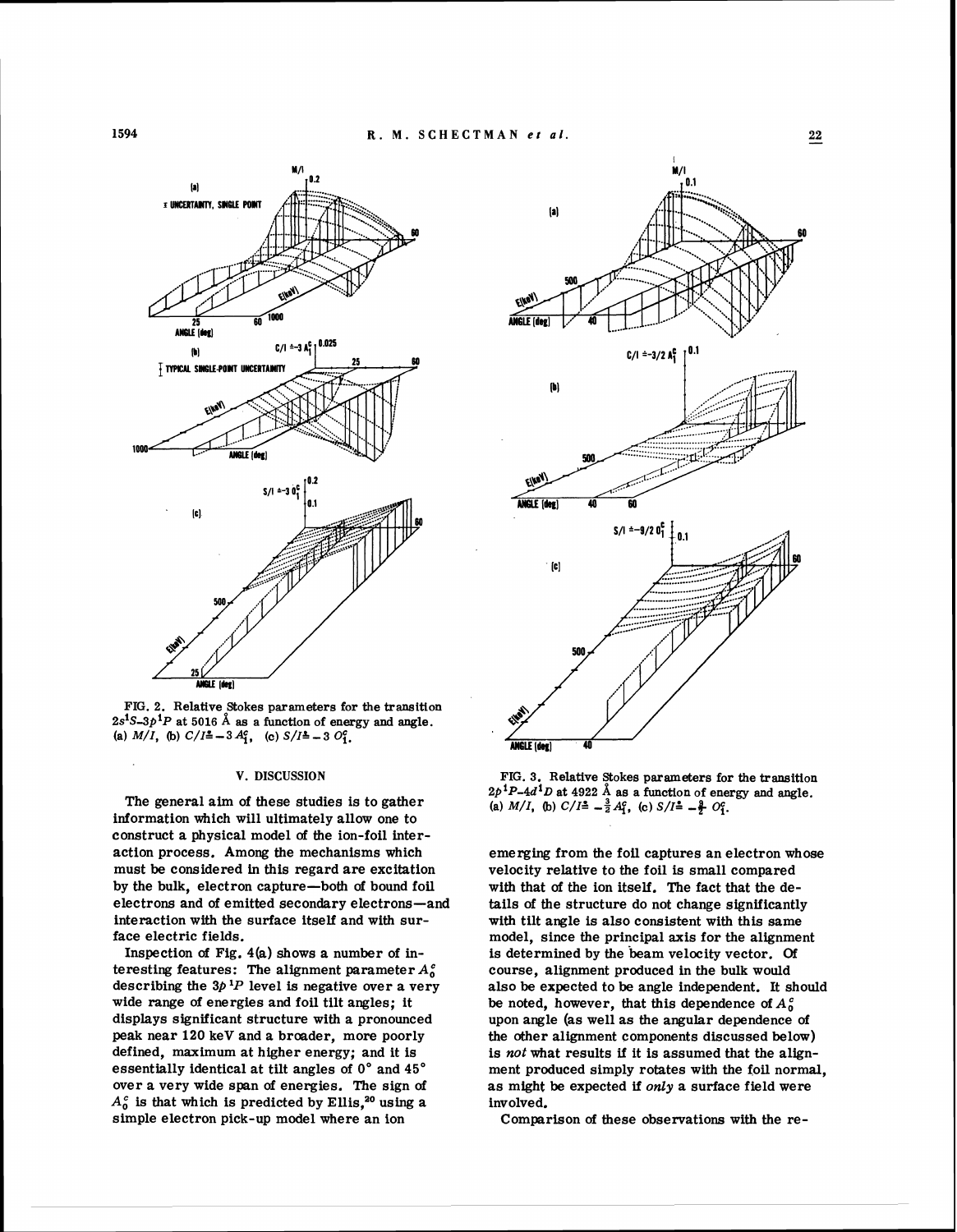

FIG. 4. Alignment parameters for  $3p^{1}P$ . **(a)**  $A_0$ , **(b)**  $A<sub>2</sub>$ .

sults for the  $4d^{1}D$  level of Fig. 5(a) shows a number of similarities as well as some differences. First, one notes that the sign of  $A_0^c$  is again generally negative; however-unlike the previous case-it does change sign at higher energies. Second, the dominant feature of the data is again a low energy peak-here at somewhat lower energy (-80 keV). And third, one notes that the structural features of  $A_0^c(E)$  are again remarkably similar at all angles studied. Unlike the results for  $3p^{1}P$  the values of  $A_0^c$  do depend somewhat upon angle; within the accuracy of the present measurements, however, the results can be represented by the superposition of a single energy dependent function  $A_0^c(E, 0^{\circ})$  and an energy independent part which varies slowly with angle.

Figures 2(c) and 3(c) show the variation with angle and energy of the orientation parameter **0:.** In both cases, and at all energies and angle, **0;** is negative, indicating negative helicity. For the geometry of the current experiment, this corresponds to orientation in the direction  $\vec{n} \times \vec{v}$ , the same direction as measured in all experiments to date as well as that observed in surface scattering measurements.<sup>21</sup> Again this is the direction predicted by the simple electron-capture model described earlier if it is assumed that the captured electrons are distributed with a gradient along the foil normal.<sup>22</sup> For the  $3p$ <sup>1</sup>P level, the



FIG. 5. Alignment parameters for  $4d<sup>1</sup>D$ . (a)  $A_0$ , (b)  $A_{2}$ .

orientation is observed to increase in a nearly linear fashion with angle out to 60° at all energies studied; at a given angle, the orientation varies slowly with energy, displaying a broad peak at moderate energy (400 keV). The **4d 'D**  level displays an orientation which is, at low energy, quadratic in angle-becoming more nearly linear as the energy rises; at a given angle, the orientation of this level shows a broad dip at about 200 keV.

The other two alignment parameters  $A_i^c$  and  $A_i^c$ are somewhat less well determined, and vary slowly with energy and angle. Aside from the fact that their nonzero values indicate the presence of a surface component to the reaction, no striking features or regularities emerge. For  $3p^{1}P$ ,  $A_1^c$  is small, negative and—except perhaps at 50 keV-a linearly increasing function of angle; for  $4d^{1}D$ ,  $A_{1}^{c}$  is somewhat larger, positive and again-except perhaps at 50 keV-a linear func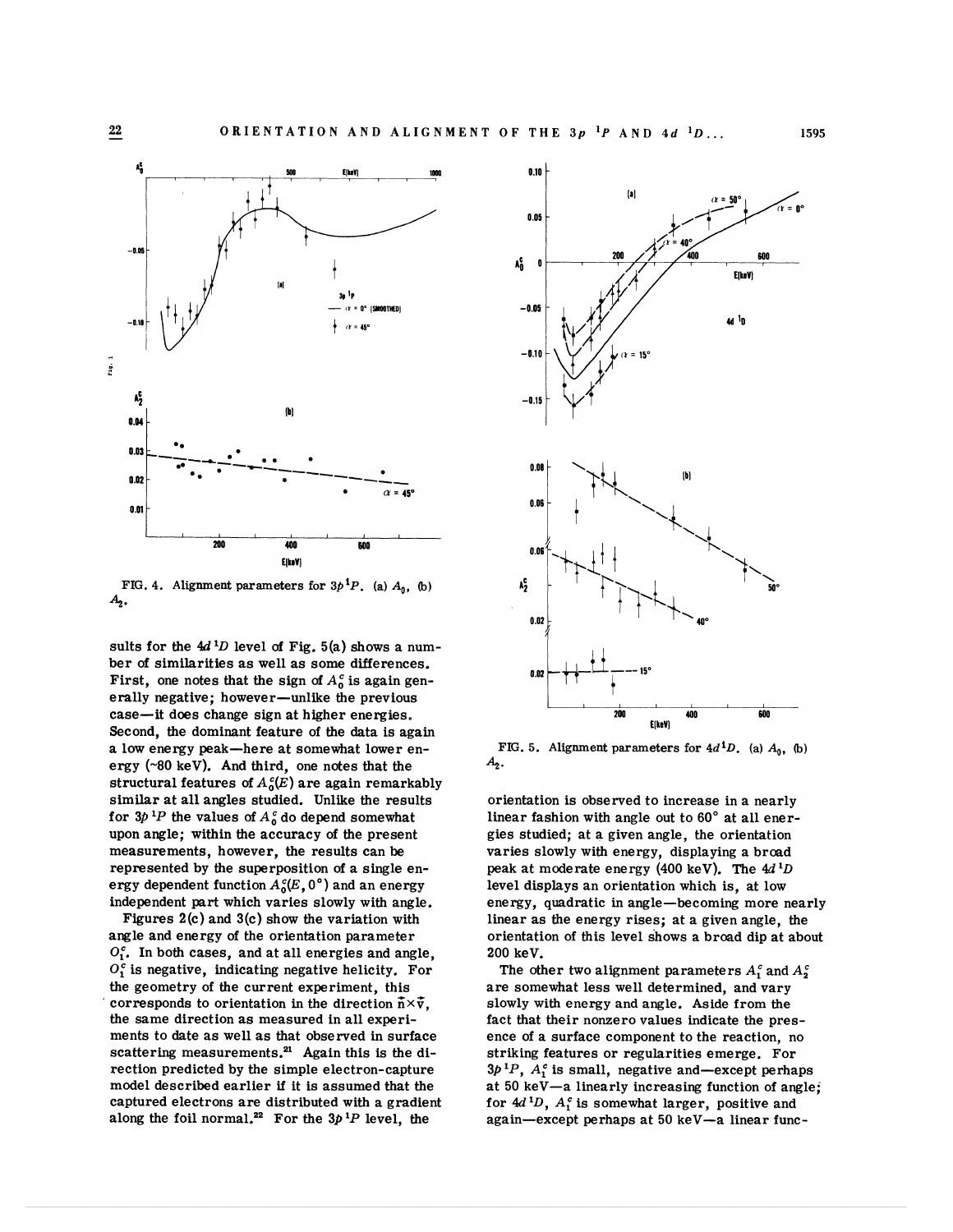tion of  $\alpha$ ; it becomes very small and negative only at high velocities.  $A_2^c$  is in both cases positive, decreases monotonically with increasing energy and is-again except perhaps at the lowest energies studied-a quadratic function of the tilt angle a.

The earliest attempts at understanding the variation of the relative Stokes parameters such as is shown in Figs. 1-3 are based upon Eck's postulate **of** a strong surface electric field,' which mixes states aligned along the beam axis through the quadratic Stark effect. It soon becomes apparent that the model is unable to explain in detail the measured angular dependences of these parameters. For example, the model of Eck predicted S/I to be approximately proportional to  $\sin 2\alpha$ and  $C/I$  to be approximately proportional to sin4 $\alpha$ while the data shown here in Fig. 2 and Fig. 3 are inconsistent with these projections; moreover, this model predicted the total polarization

### $f_p = [(M/I)^2 + (C/I)^2 + (S/I)^2]^{1/2}$

to remain constant with tilt angle, **In** disagreement with subsequent measurements.15 Lombardi4 has suggested invoking the possibility **of**  initial states which are coherent combinations of close-lying opposite parity levels with the consequent possibility of the occurrence of linear Stark mixing. In his paper, the results for the simplified case of *s-p* mixing only are displayed, and are already quite complex-containing nine free parameters. When the even more probable *P-d* mixing is included, it seems likely that the results obtained would-as Lombardi suggests-be sufficiently general to fit almost any measured data.<sup>23</sup> Band<sup>5</sup> explored the role of the surface discontinuity in exciting electrons of the incident ion; when effects of this mechanism-computed in Born approximation-are combined with the effect **of** the surface field postulated by Eck, expressions for the relative Stokes parameters result which allow  $f_{p}$  to vary with angle. When examined in detail, however, they remain incapable of even approximately fitting the results shown in Figs. 2 and 3. Lewis and Silver<sup>7</sup> generalized the surface field model of Eck to include the possibility of an "initial" alignment at an angle to the beam when the foil is tilted. It is then possible to obtain much improved fits to the data by tailoring the variation **of** the alignment angle with foil tilt angle to the individual measurements. In particular, the  $3p<sup>1</sup>P$  results of Fig. 2 require an initial alignment roughly halfway between the beam axis and foil normal while the qualitatively different  $4d<sup>1</sup>D$ results of Fig. 3 require an initial alignment which lies closer to the foil normal for small tilt angles and then moves back toward the beam axis as the

tilt angle increases-a behavior somewhat difficult to explain. Herman<sup>6</sup> pointed out geometric considerations which could give rise to orientation and derived expressions for the relative Stokes parameters which are qualitatively reasonable, but which cannot quantitatively fit the data in Figs. 2 and 3: In particular his predicted  $tan(\alpha)$  dependence for S/I rises much more steeply at large angles than do the results shown in Fig. 2(c). For small angles it, like most of the other calculations discussed, does agree with our measurements. Schröder and Kupfer<sup>9</sup> attempted to explain the measurements based upon electron pick-up from a distribution symmetric about the foil normal, using the Born approximation approach of Trubinkov and Yablinskii<sup>24</sup> to obtain expressions valid for incident hydrogen ions **of**  high velocity. Quantitative agreement does not obtain, even at small tilt angles, especially with respect to absolute magnitudes and the angular variation of  $M/I$ . In summary, all of the theoretical models suggested to date are successful in explaining some feature **of** the experimental observations, but they are generally unable to reproduce all of the data shown in Figs. 1-3. **Of**  these calculations, one of the most general is that of Band<sup>5</sup> which to some extent includes quadratic Stark effects of the sort suggested in Ref. 4, and we also compare our results with those calculations. All of our measurements for the  $2s<sup>1</sup>S-3p<sup>1</sup>P$  transition can be well represented by this model as shown in the selected data of Figs.  $1(a)$  and  $1(b)$ , where the measured values of  $M/I$ ,  $C/I$ , and  $S/I$  versus  $\alpha$  at 150 and 300 keV were fit by the 5-parameter model of Ref. 5 (the equations therein invoke 6 parameters; one of these is, however, redundant). The solid curves show the results of a simultaneous nonlinear least-squares fit to all the data at each energy and provide a very acceptable fit to the measurements. However, the situation is quite different for  $4d<sup>1</sup>D$ . The model of Band predicts that  $A_i^c(\alpha)$  is proportional to  $O_1^c(\alpha)$  and inspection of Figs. 3(b) and 3(c) shows that this is clearly not so for most energies. The dashed curves in Fig. l(c) and Fig. **1** (d) are least-squares polynomial fits and the very different behavior of  $S/I$  and  $C/I$  is also apparent there. At both energies  $S/I$  is proportional to  $\alpha^2$ ;  $C/I$  is consistent with a linear dependence upon  $\alpha$ . For both transitions studied  $M/I$  behaves like  $(a - b\alpha^2)$ ; coupled with the small angular variation of  $A_0^c$  shown in Figs. 4 and 5, this suggests an  $\alpha^2$  dependence for  $A_2^c$ . In searching for the cause **of** this inability of the Band model to reproduce the data, one may note that it employs a power expansion in terms of  $V_0 a / \cos \alpha$  and hypothesize that the larger size of the 4d state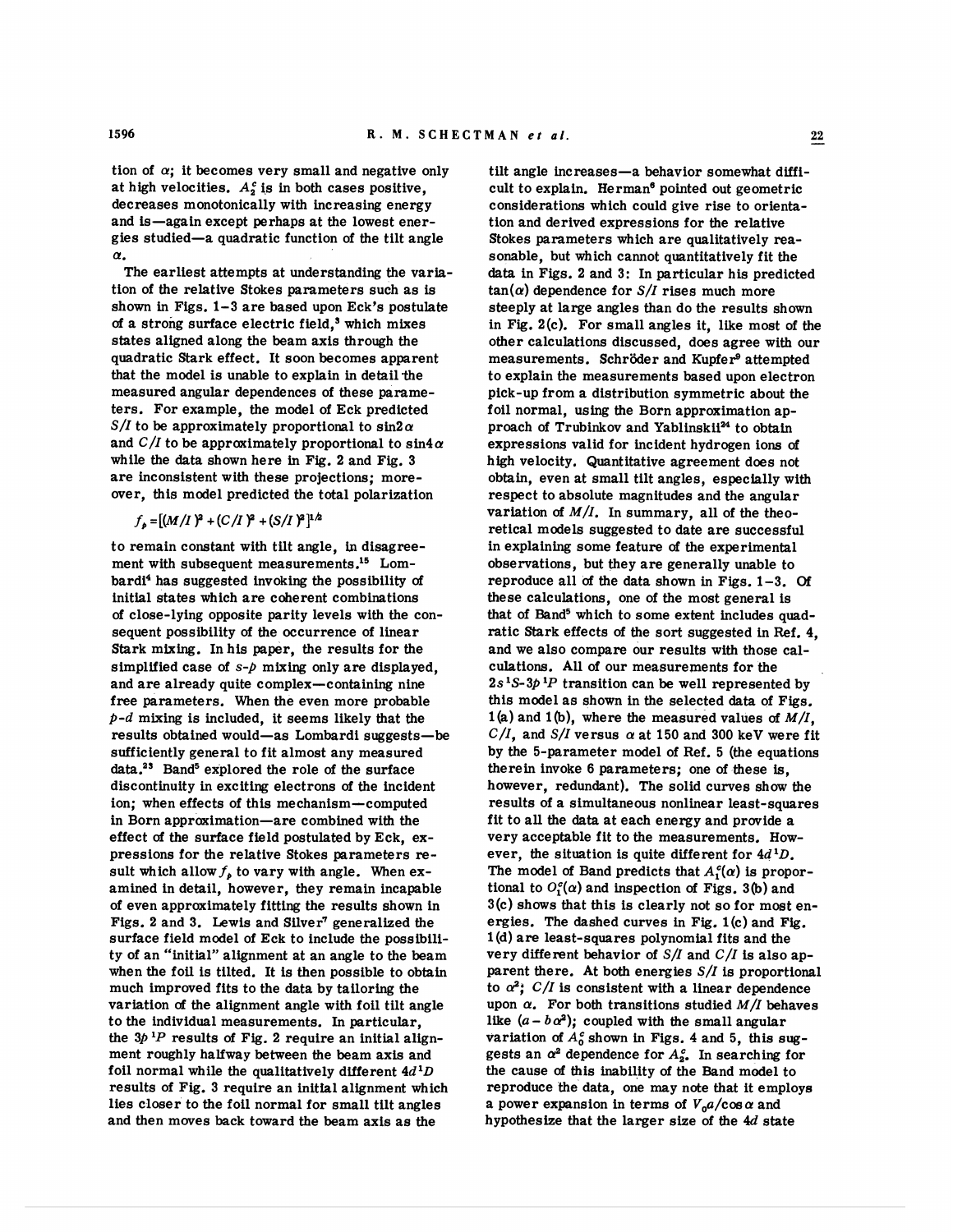causes an earlier breakdown of that approximation. On the other hand, the model also neglects the possibility of orientation produced by electron capture and the failure of the model may indicate an important role for this process.

Additional information concerning the excitation process is provided by the demonstration that the dependence of the produced alignment upon current density $14$  is due to changes in temperature of the foil.<sup>25</sup> Since it is known that secondary electron emission decreases with increasing foil temperature<sup>25,26</sup> (here current density), it is probable that the free electron density at the surface plays a significant role in the excitation mechanism. The flux of secondary electrons is certainly asymmetric with respect to the particle track in the tiltedfoil case. The reason for this is shown in Fig. 6. Secondaries, in traveling from their point of origin to the surface, lose energy through inelastic collisions with .target atoms. If this energy loss is severe enough, they will be unable to surmount the surface dipole potential and escape. The probability of escape has been shown to be $^{26}$ 

$$
P(S) = A \exp(-S/L_f), \tag{4}
$$

where **A** is a constant which depends upon foil material, *S* is the distance from the surface at which the secondary is produced, and  $L_f$  is the "escape depth" typically 2-3 times the mean-free path for slow electrons in the solid. As can be seen from the figure, electrons which initially have components of velocity in the positive  $\hat{x}$ direction (i.e., with a component toward the foil interior) will escape less frequently than those with negative  $\hat{x}$  components. Since these electrons surround the ion as it emerges from the surface,<sup>25</sup> the electric fields it experiences can be quite anisotropic. We have shown in other work<sup>25.27</sup> that the secondaries themselves are not



**FIG. 6. Secondary electron escape geometry.** 

being picked up. However, the fields they produce at the surface can certainly have a profound effect on the target electron pickup process. Preliminary indications suggest that alignment produced by other mechanisms-e.g., bulk excitation-is reduced by the temperature dependent effect since the magnitude of the current dependence seems nearly proportional to the alignment itself (compare, for example, Figs. 2 and **3** in Ref. 14). However, the simple prediction of unaligned atoms by secondary electron effects cannot explain the change of sign of the alignment observed for high energies and low currents shown, e.g., in Fig, 3(a).

It is also instructive to compare these tiltedfoil measurements with measurements of the polarization produced by grazing collisions from solid surfaces, where very high values of the orientation  $(S/I \sim 0.6)$  are observed.<sup>21</sup> This is especially so since the two processes have in common some, but not all, of the interactions discussed above. For example, electron pickup at or near the surface occurs in both cases and-in each case-the neutralized ion traverses at an angle any existing surface field. On the other hand, successive electron capture-loss processes in the bulk would occur only in the foil transmission experiments, and the importance of collisions occurring following neutralization might be expected to be much less in the grazing collision work; secondary electron production might also differ in the two cases. Direct comparison of the two experiments is complicated by the fact that most surface collision experiments have been carried out only within a few degrees of grazing and the analogous foil transmission measurements would be for tilt angles exceeding 85' where experimental problems become nearly prohibitive. Results of surface scattering at somewhat less grazing angles show only a slow decrease in orientation as the tilt angle decreases to 70°.21 Consequently, at present, one must confine the comparison with observing the approach of the tilted-foil measurements to 90'. Unfortunately, the existing foil data in this region is rather fragmentary and, to some extent, not completely consistent. In addition, the observed Stokes **pa**rameters are very sensitive to the condition of the surface, requiring experiments carried out under ultrahigh vacuum **UHV** conditions for quantitative comparison. Measurements at isolated energies for disparate transitions by Brooks and Pinnington,<sup>17</sup> Pedrazinni et al.,<sup>18</sup> Burns, Hight and Greene<sup>28</sup> and Brooks<sup>29</sup> seem to obtain values of *S/Z* which tend to level off at moderate values of 0.15-0.25 for high tilt angles, although isolated instances of a dramatic decrease of *S/Z* at high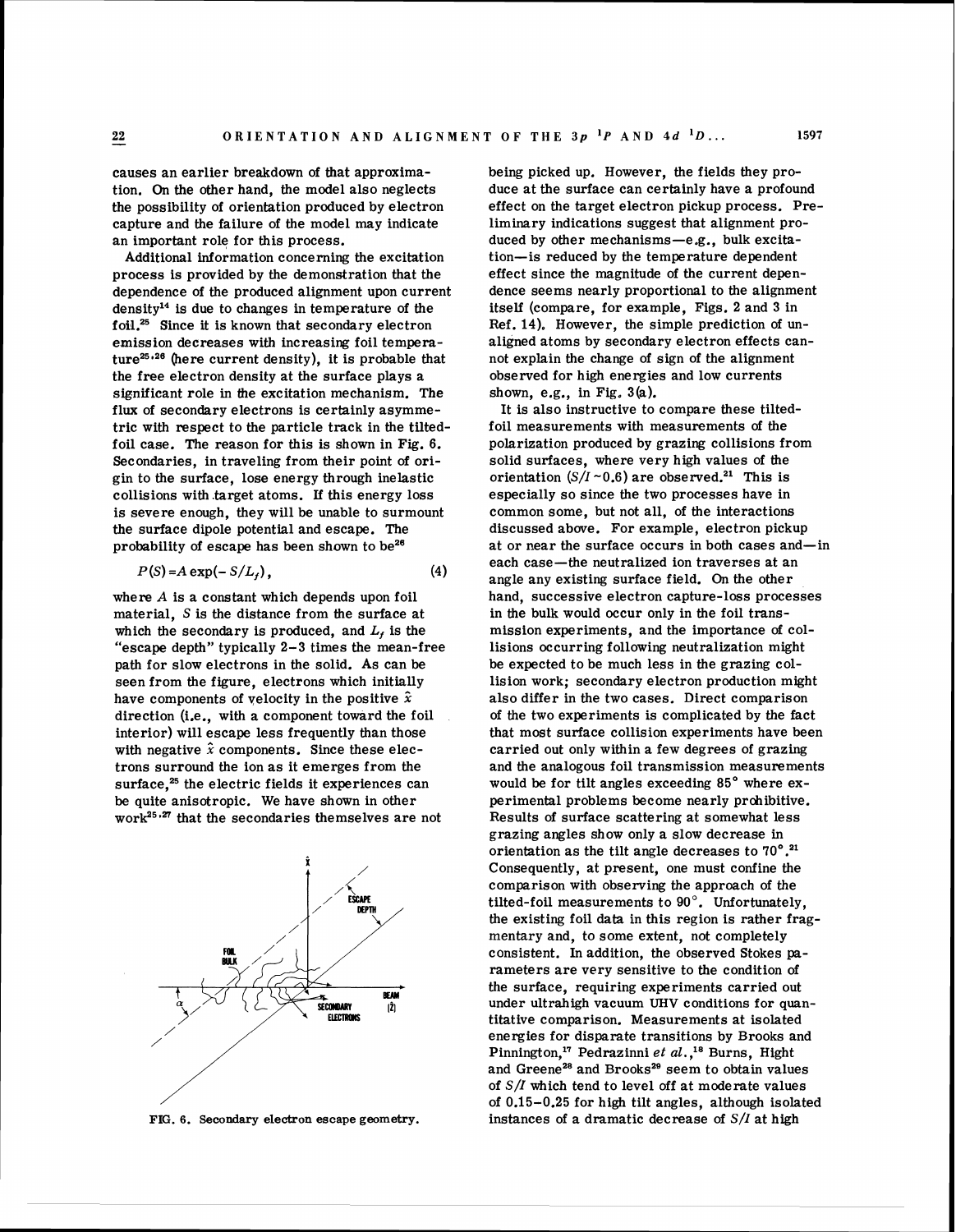angles have also been reported.<sup>18,28</sup> This decrease- if confirmed- is somewhat troubling in attempting to correlate the two processes. The fact that considerably smaller values of  $S/I$  are obtained as limiting cases of the foil measurements is less troubling since it is likely due to surface-dependent phenomena; earlier measurements **of** S/I from grazing collisions with Cu sur $faces<sup>21</sup>$  showed a similar decrease in the values of  $S/I$  measured when the Cu surface acquired a hydrocarbon contamination layer. Tolk *et al.*<sup>21</sup> also find for keV energy protons incident upon both polycrystalline Pb and single crystal Ni targets under UHV conditions that  $M/I$  essentially vanishes. This does *not* seem to be a limiting property **of** any of the large tilt-angle foil experiments. However, Tolk *et* al. find their observations well represented by a variation of the model of  $Eck<sup>3</sup>$  where-instead of initially aligned atomsit is postulated that an initially completely oriented beam is produced by the electron capture mechanism discussed earlier<sup>20,22</sup> and that the observed polarization (particularly, the absence **of** M/Z) is due to evolution of Stark-mixed states in a surface electric field. The nonvanishing of  $M/I$ in the foil experiments likely points to a role for collision phenomena-absent in the grazing collision case-and/or processes involving secondary electrons as important mechanisms in pro-

- \*Thin Film Division, Dale Electronics, Norfolk, Nebraska.
- thng Range Research Division, Exxon Production Research Corporation, Houston, Texas.
- The M. Schectman, L. J. Curtis, and H. G. Berry, J.<br>
Phys. (Paris) <u>C-1</u>, 289 (1979) and references contained<br> **Phys.** therein.
- ${}^{2}$ H. G. Berry, L. J. Curtis, D. G. Ellis, and R. M. Schectman, Phys. Rev. Lett. 32, **751 (1974).**
- 'T. G. Eck, Phys. Rev. **Lett.** 33, **1055 (1974).**
- <sup>4</sup>M. Lombardi, Phys. Rev. Lett. 35, 1172 (1975).
- %. Band, Phys. Rev. Lett. 35, **1272 (1975).**
- 6~. Herman, Phys. Rev. Lett. 35, **1626 (1975).**
- $^{7}E$ . J. Lewis and J. D. Silver,  $\overline{J}$ . Phys. B  $\overline{8}$ , 2697 (1975).
- **'Y.** Band, Phys. **Rev.** A **13, 2061 (1976).**
- <sup>9</sup>H. Schröder and E. Kupfer, Z. Phys. A 279, 13 (1976).
- <sup>10</sup>It should be noted that the *outgoing* ion energy is expected to be the relevant parameter and this changes somewhat as the foil is tilted. For angles to **60"** the change amounts to **1-10** keV, depending upon beam energy. Since the relative Stokes parameters vary only slowly with energy (see Figs. **2** and **3),** no correction was made for measurements at angles less than **60".**  For larger tilt angles, the accelerator terminal voltage was adjusted to maintain the outgoing ion velocity constant.
- <sup>11</sup>H. G. Berry, G. Gabrielse, and A. E. Livingston, Appl. Opt. **16, 3200 (1977).**

ducing the observed alignment.

It is clear that, while the results presented here are suggestive of contributions due to electron pickup and effects due to secondary electrons as well as of possible bulk effects, additional work remains to be done to completely elucidate the detailed nature of the interaction. **A** more complete Stark-mixing calculation is required and measurements of the alignment and orientation of the  $3d<sup>1</sup>D$  level of HeI-which lie very close to the  $3p^{1}P$  level-need to be performed. Secondly, measurements of the dependence of alignment and orientation upon the nature of the exciting surface-which must be carried out under ultrahigh vacuum conditions-can shed additional light on the excitation mechanism. We are at present undertaking investigations in both of these areas.

#### **ACKNOWLEDGMENTS**

The authors would like to acknowledge the valuable assistance of a number **of** colleagues in various aspects of this research. In particular we wish to thank D. G. Ellis, G. Gabrielse, S. Huldt, and **A.** E. Livingston for their contributions. This work was supported in part by the U. S. National Science Foundation and the Division **of** Basic Energy Sciences, U. S. Department **of** Energy.

- <sup>12</sup>D. G. Ellis, J. Opt. Soc. Am. 63, 1322 (1973).
- Fano and J. H. Macek, Rev. Mod. Phys. **45, 553 (1973).**
- <sup>14</sup>R. D. Hight, R. M. Schectman, H. G. Berry, G. Gabrielse, and T. Gay, Phys. Rev. A 16, 1805 (1977).
- $^{15}$ H. G. Berry, L. J. Curtis, D. G. Ellis, and R. M. Schectman, Phys. Rev.. Lett. 35, **274 (1975).**
- <sup>16</sup>D. A. Church, M. C. Michel, and W. Kolbe, Phys. Rev. Lett. **14, 1140 (1975).**
- $^{17}$ R. L. Brooks and E. H. Pinnington, Phys. Rev. A 18, **1454 (1978)** and **J.** Phys. (Paris) Colloq. **2, 295 (1979).**
- <sup>18</sup>G. J. Pedrazzini, P. G. Christiansen, J. E. Ross, R. B. Gardiner, and C. H. Liu, J. Phys. B **11, 3939 (1978).**
- <sup>19</sup>H. G. Berry, S. N. Bhardwaj, L. J. Curtis, and R. M. Schectman, Phys. Lett. 50A, 59 (1974).
- <sup>20</sup>D. G. Ellis, J. Phys. (Paris) Colloq. **C1**, 152 (1979).
- <sup>21</sup>H. G. Andra, R. Fröhling, H. J. Plöhn, and J. D. Silver, Phys. Rev. **Lett.** 31, **18 (1976); H.** G. Berry, G. Gabrielse, **A.** E. Livingston, **R.** M. Schectman, and J. Desequellq, **ibid.** 38, **1473 (1977); H.** G. Berry. G. Gabrielse, and A. E. Livingston, Phys. Rev. **A** 16, **1915 (1977);** N. H. Tolk, J. C. Tully, J. S. Kraus, W. Heiland, and S. H. Neff, Phys. Rev. **Lett.** 41, **<sup>643</sup> (1978);** *2,* **1475 (1979).**
- "H. Schrijder, Z. **Phys.** A *284,* **125 (1978).**

 $^{23}$ See, e.g., the comparison in H. G. Berry, L. J. Curtis, D. G. Ellis, R. D. Hight, and R. M. Schectman,